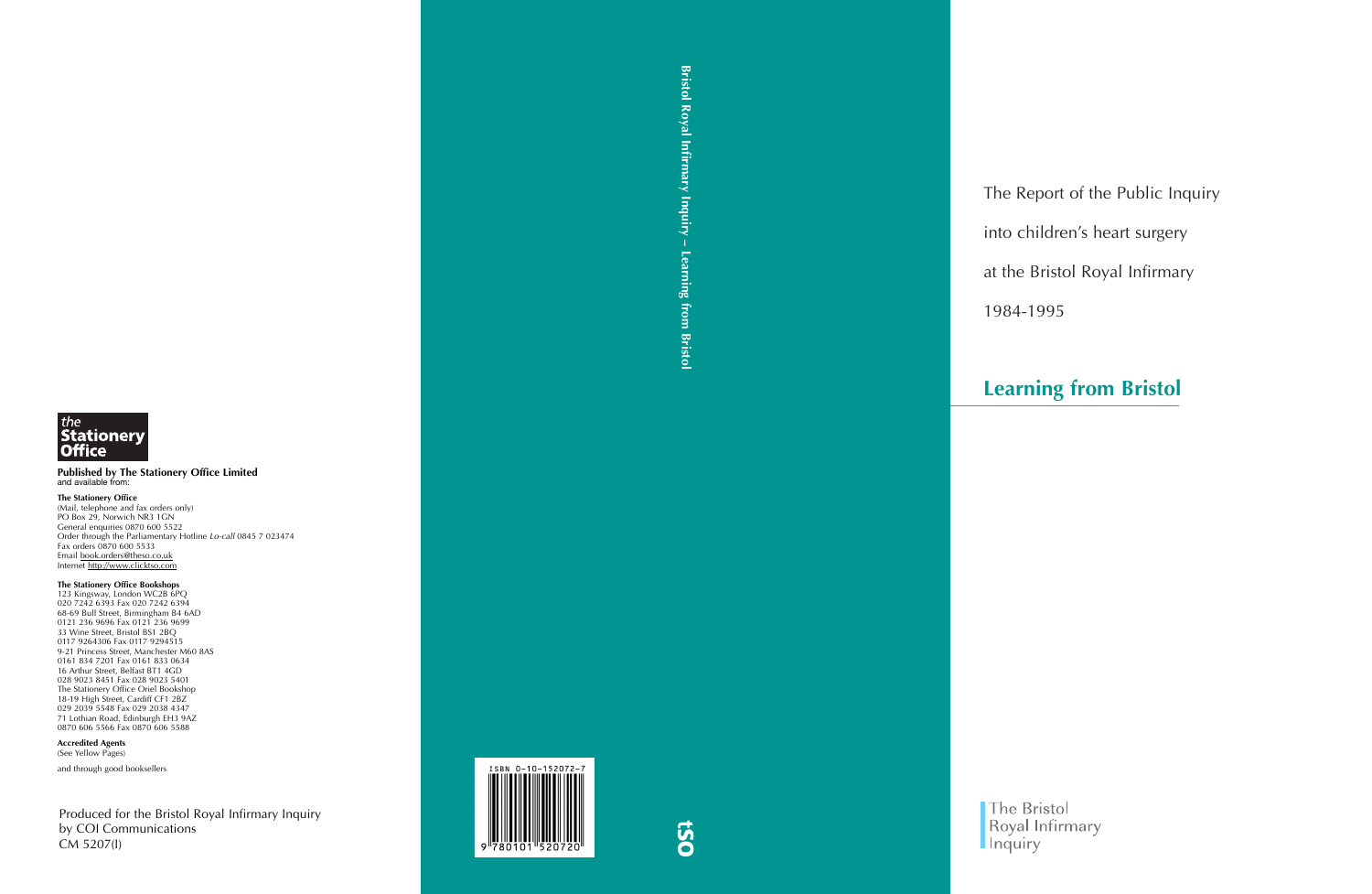

### The Report of the Public Inquiry into children's heart surgery at the Bristol Royal Infirmary1984–1995

# Learning from Bristol

Presented to Parliament by the Secretary of State for Health by Command of Her Majesty July 2001

 $CM$  5207(I)  $£32$  (inc. VAT)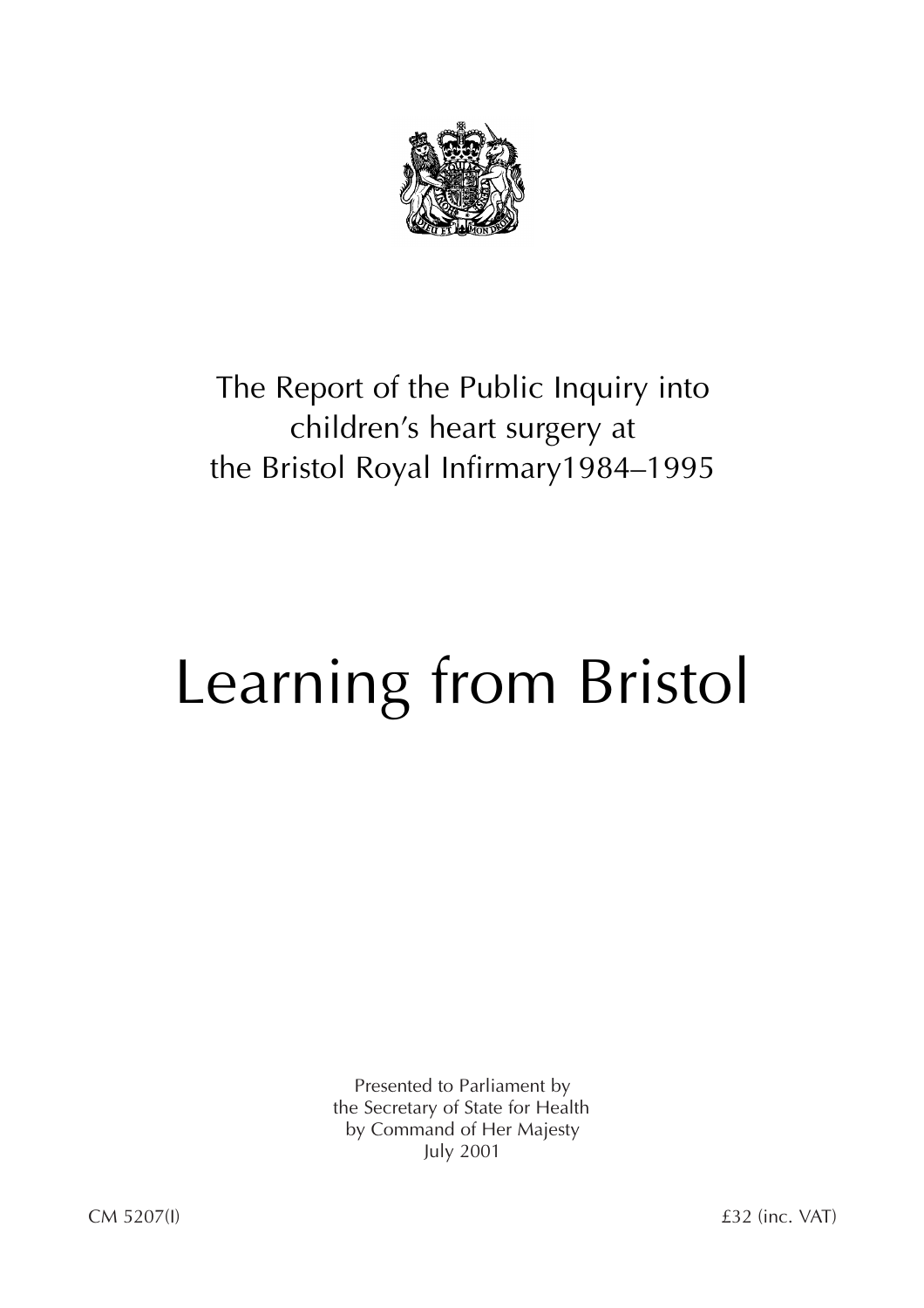### **Foreword**

It is my privilege to present this Report, as Chairman of the Inquiry. I do so in the hope that it will achieve two principal aims. First, I hope that it will allow a better understanding of what happened in relation to paediatric cardiac surgery in Bristol in the 1980s and 1990s. There were failings both of organisations and of people. Some children and their parents were failed. Some parents suffered the loss of a child when it should not have happened. A tragedy took place. But it was a tragedy born of high hopes and ambitions, and peopled by dedicated, hard-working people. The hopes were too high; the ambitions too ambitious. Bristol simply overreached itself. Many patients, children and adults benefited; too many children did not. Too many children died.

A Public Inquiry cannot turn back the clock. It can, however, offer an opportunity to let all those touched by the events, in our case Bristol, be heard and to listen to others. Through this process can come understanding. We tried to provide this opportunity. The understanding we formed is set out in Section One of our Report. It speaks of an organisation which was not up to the task; of confusion and muddle as to where responsibility lay for making sure that the quality of care provided to children was good enough; and of a system of care blighted by being split between two sites, by shortages of trained staff and by inadequate facilities.

It would be reassuring to believe that it could not happen again. We cannot give that reassurance. Unless lessons are learned, it certainly could happen again, if not in the area of paediatric cardiac surgery, then in some other area of care. For this reason we have sought to identify what the lessons are and, in the light of them, to make recommendations for the future. This is the second of our aims. It is what Section Two of our Report addresses. We offer our view of the way forward for the NHS: an NHS fit for the 21st century. The scale of the enterprise is considerable. So are the time and resources which will be needed to achieve the necessary changes. We make close to 200 recommendations. They are the recommendations of all of us. This is a unanimous Report. Our job is done. It is up to others to decide how to take things forward.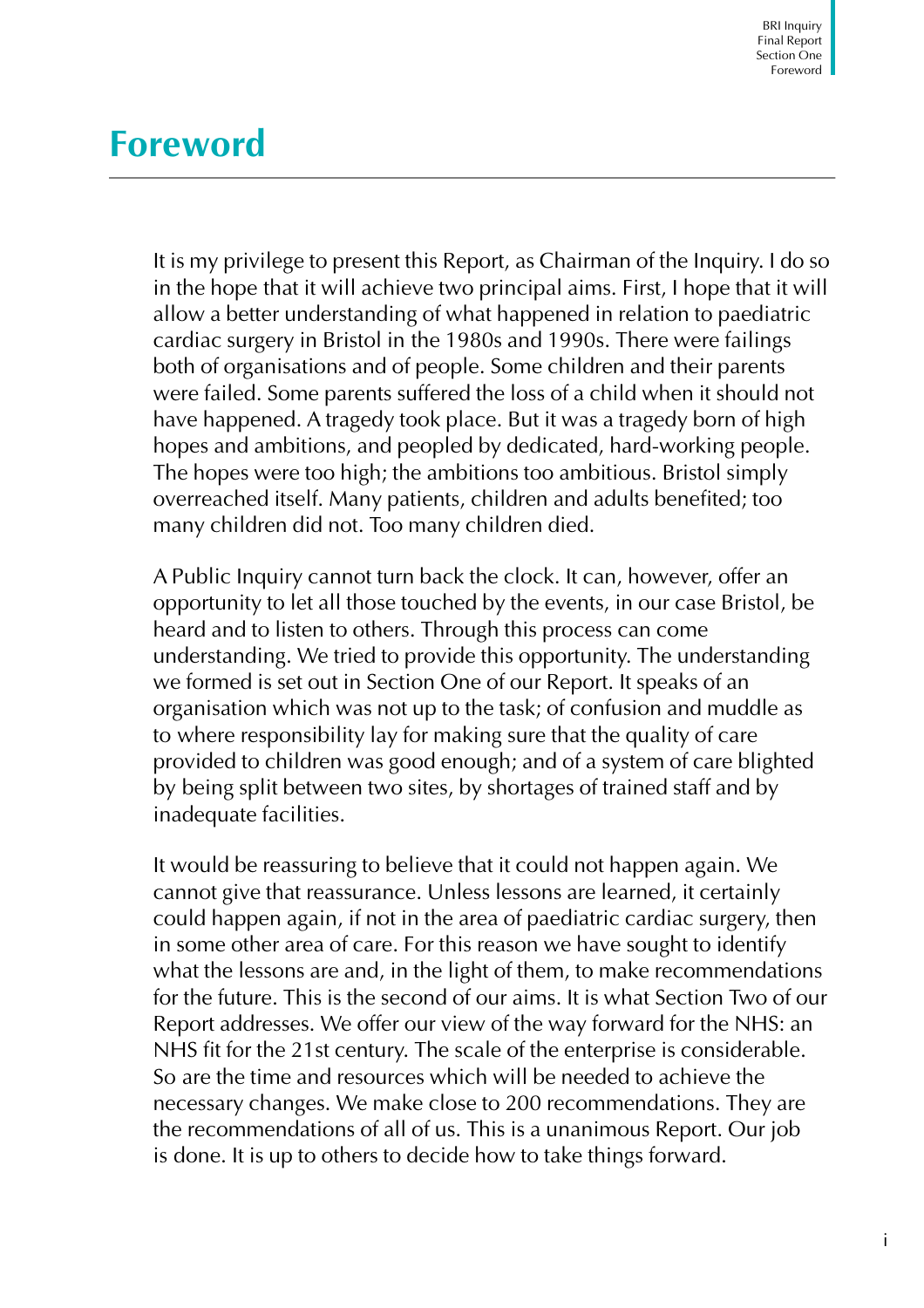BRI Inquiry Final Report Section One Foreword

> For the Panel it has been a long journey. I pay tribute to the support Rebecca Howard, Brian Jarman and Mavis Maclean have given me throughout. They have tolerated the burdens which I have placed on them with exemplary patience and goodwill. We have worked harmoniously. Throughout, we have had the benefit of a quite outstanding team. It has constituted a rich array of talents: the architects and designers who created the hearing chamber and facilities in Bristol; the teams supporting us in areas such as analysis, administration and IT; the managerial abilities of the Deputy Secretary Zena Muth; the tireless efforts of Becky Jarvis in the final stages of publication; and my personal assistants who in turn managed not only me but such things as trains and hotels with great skill and good humour. Warm thanks are also due to the Inquiry's legal team: the solicitors and paralegals led by Peter Whitehurst and Counsel led by Brian Langstaff QC. They all worked prodigiously hard. I mention also our team of Experts. They helped us enormously. Their work was of the highest standards and often groundbreaking. I single out one person for particular thanks. The Inquiry was fortunate beyond words in having Una O'Brien as its Secretary. I cannot praise her too highly. Her ability, dedication and sheer unremitting hard work represent the finest traditions of public service. Without her we could not have achieved half of what we did. She is owed a singular debt of gratitude.

I hope I can be forgiven for adding an entirely personal note. During the Inquiry's hearings my brother Stuart died. He had contracted hepatitis while operating on a patient. He was a good man and a good doctor. He taught me much. I dedicate any contribution I may make to the future of the NHS to his memory.

Ian Kennedy

July 2001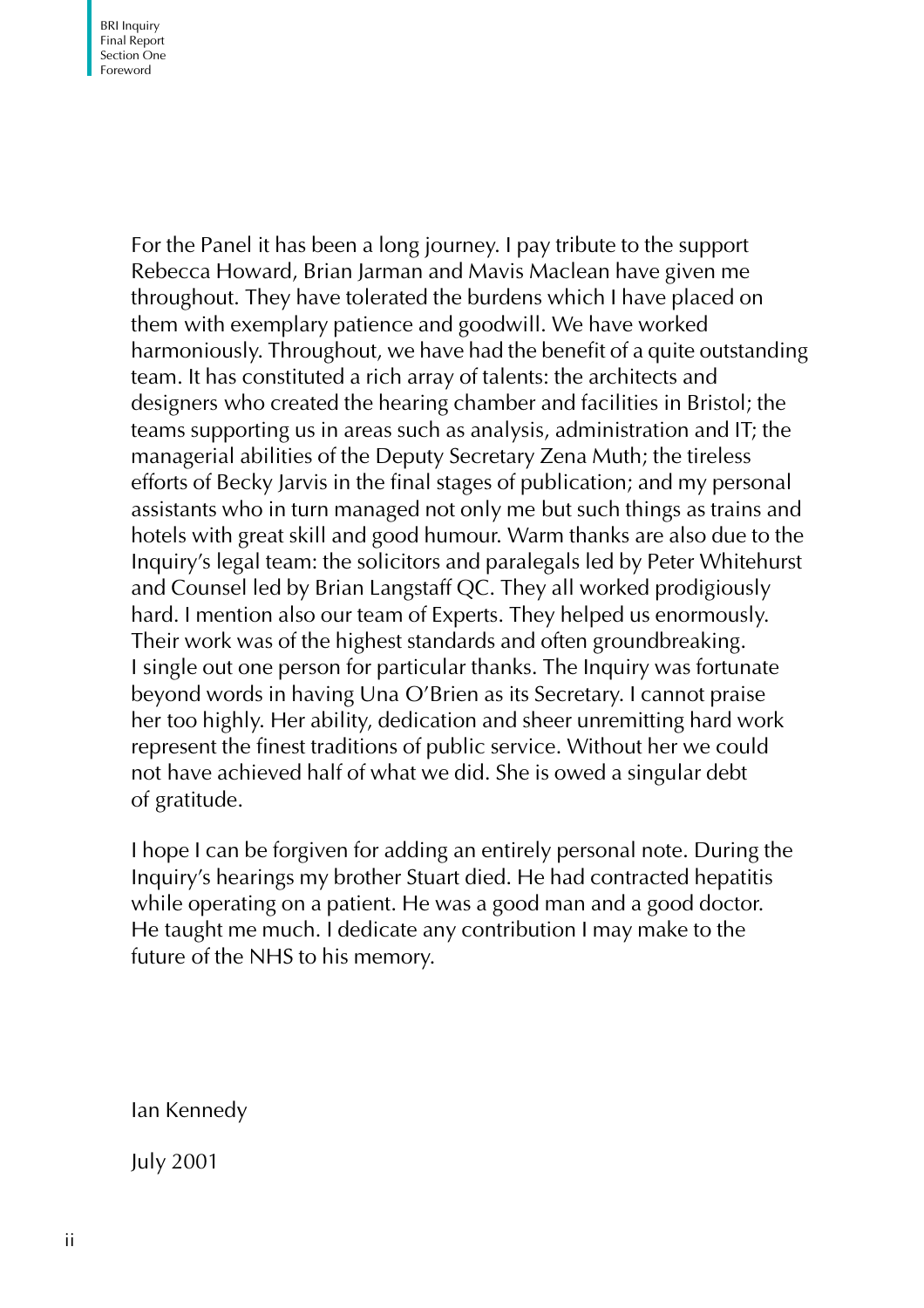# **Contents**

| <b>Summary</b>     |                                                                                                                | 1   |
|--------------------|----------------------------------------------------------------------------------------------------------------|-----|
|                    | <b>SECTION ONE: THE BRISTOL STORY</b>                                                                          |     |
| <b>Chapter 1:</b>  | <b>Introduction</b>                                                                                            | 21  |
| <b>Chapter 2:</b>  | The Conduct of the Inquiry                                                                                     | 29  |
| <b>Chapter 3:</b>  | The Care and Treatment of Children with<br><b>Congenital Heart Disease</b>                                     | 43  |
| <b>Chapter 4:</b>  | The Changing NHS 1984 - 1995                                                                                   | 49  |
| <b>Chapter 5:</b>  | <b>Management in Bristol</b>                                                                                   | 61  |
| <b>Chapter 6:</b>  | <b>Quality, Standards and Information</b>                                                                      | 73  |
| <b>Chapter 7:</b>  | The Audit and Monitoring of the Paediatric Cardiac<br><b>Surgical Service in Bristol</b>                       | 87  |
| <b>Chapter 8:</b>  | <b>Paediatric Cardiac Surgical Services</b>                                                                    | 97  |
| <b>Chapter 9:</b>  | The Paediatric Cardiac Surgical Service in Bristol                                                             | 111 |
| <b>Chapter 10:</b> | <b>Introduction to Concerns</b>                                                                                | 129 |
|                    | <b>Chapter 11:</b> The Expression of Concerns by Individuals and<br><b>Reaction to Those Concerns</b>          | 133 |
| <b>Chapter 12:</b> | <b>Responses to Concerns and Actions Taken, and</b><br><b>Whether Such Actions were Appropriate and Prompt</b> | 153 |
| <b>Chapter 13:</b> | <b>Introduction to Adequacy of Care</b>                                                                        | 177 |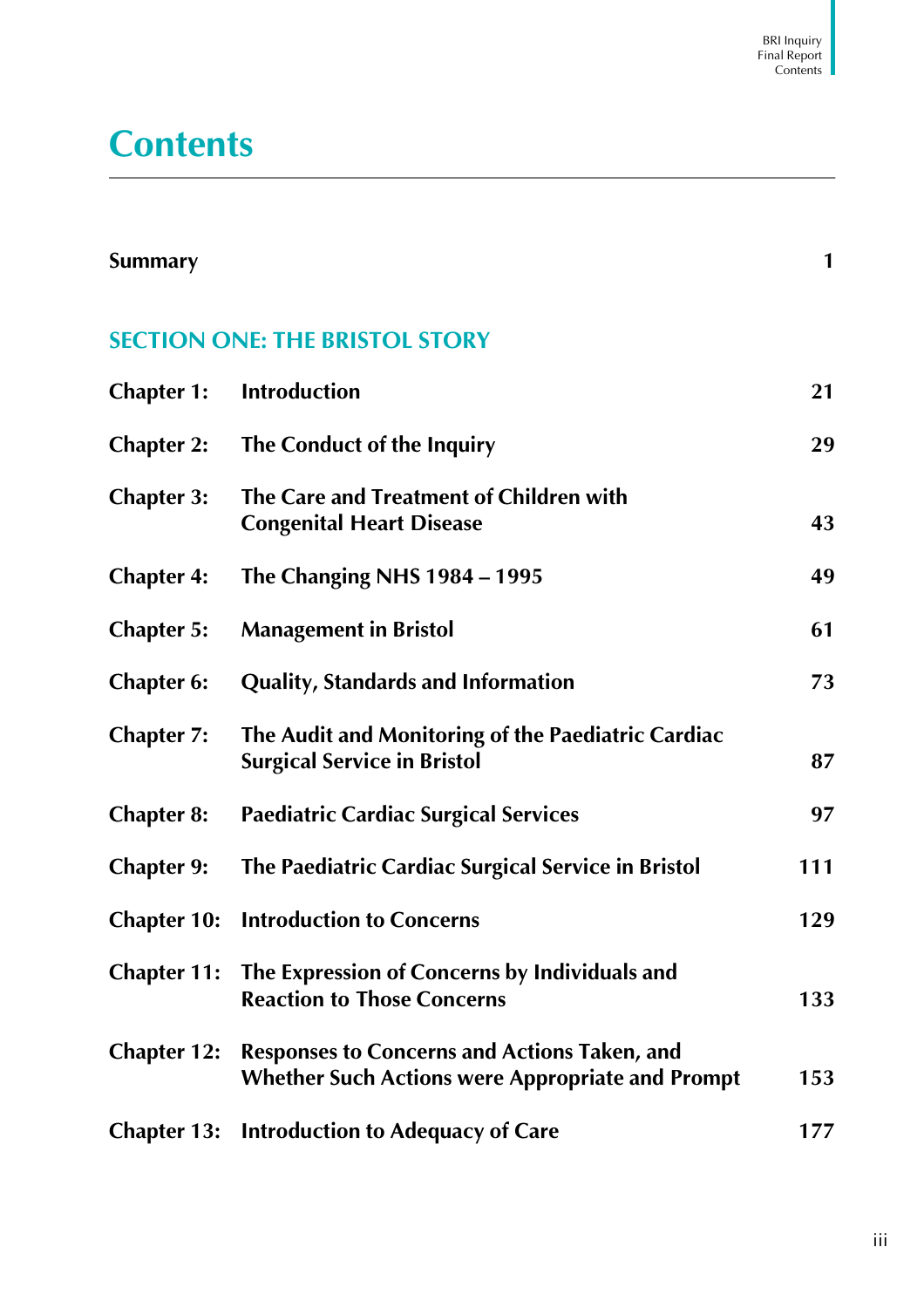| <b>Chapter 14:</b> | <b>External Assessment and Monitoring of the Quality</b><br>of Care in Bristol                      | 185 |
|--------------------|-----------------------------------------------------------------------------------------------------|-----|
|                    | Chapter 15: The Culture and Management at the UBH/T                                                 | 195 |
|                    | <b>Chapter 16: The Organisation of the Paediatric Cardiac Surgical</b><br><b>Service in Bristol</b> | 205 |
|                    | <b>Chapter 17: Parents' Experiences</b>                                                             | 217 |
| <b>Chapter 18:</b> | The Designation of Bristol as a Centre for Neonatal and<br><b>Infant Cardiac Surgery</b>            | 225 |
|                    | Chapter 19: Observations on the Organisation of the PCS service                                     | 229 |
| <b>Chapter 20:</b> | Understanding and Assessing the Quality of<br><b>Clinical Care in Bristol</b>                       | 233 |
| <b>Conclusions</b> |                                                                                                     | 247 |
|                    | <b>SECTION TWO: THE FUTURE</b>                                                                      |     |
|                    | <b>Chapter 21: Introduction</b>                                                                     | 251 |
|                    | <b>Chapter 22: The Culture of the NHS</b>                                                           | 263 |
|                    | <b>Chapter 23: Respect and Honesty</b>                                                              | 279 |
|                    | Chapter 24: A Health Service which is Well Led                                                      | 301 |

| <b>Chapter 25: Competent Healthcare Professionals</b> | 321 |
|-------------------------------------------------------|-----|
|                                                       |     |

|  | <b>Chapter 26: The Safety of Care</b> | 351 |
|--|---------------------------------------|-----|
|--|---------------------------------------|-----|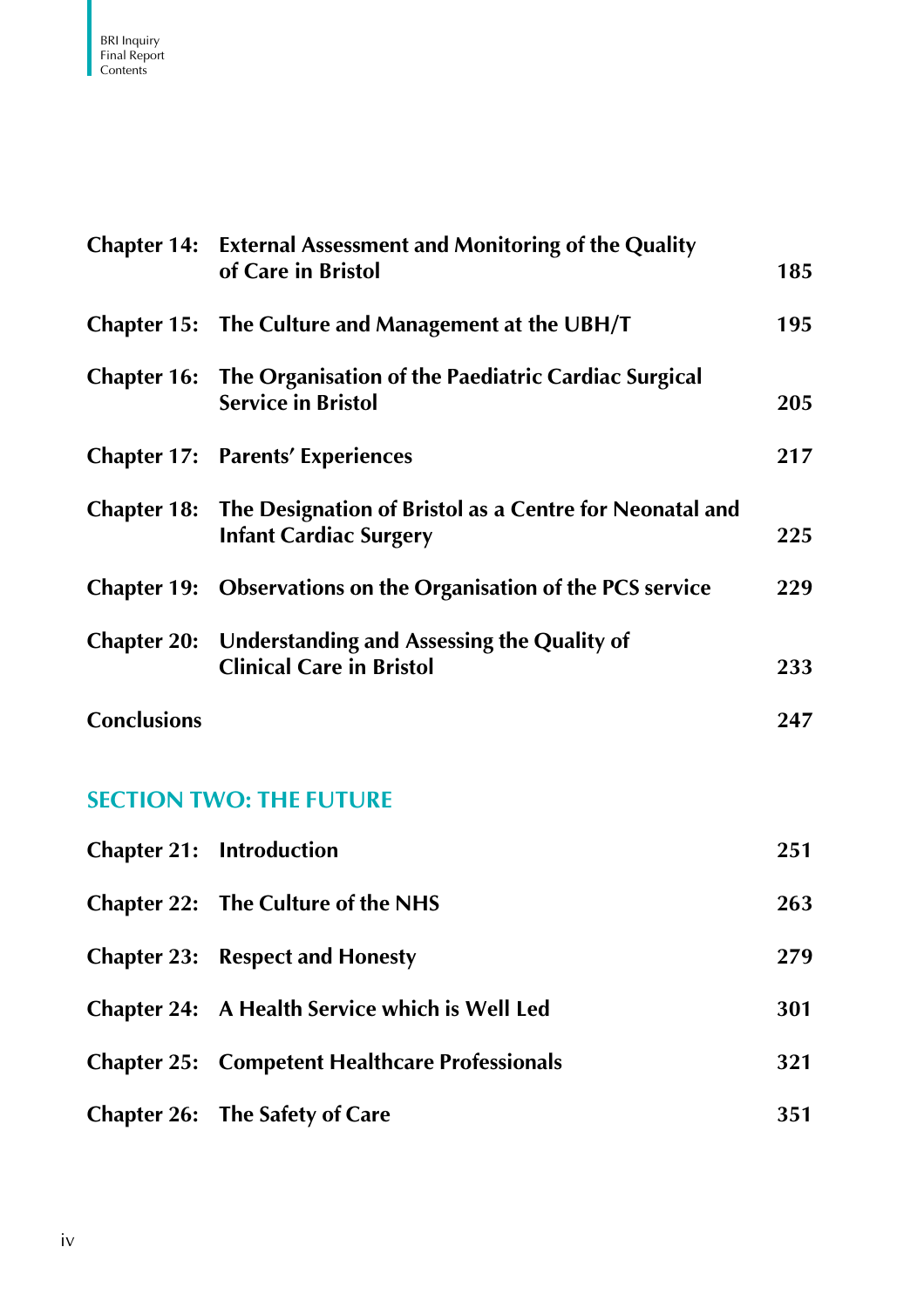|                        | <b>Chapter 27: Care of an Appropriate Standard</b>                                                                                                           | 375 |
|------------------------|--------------------------------------------------------------------------------------------------------------------------------------------------------------|-----|
|                        | <b>Chapter 28: Public Involvement Through Empowerment</b>                                                                                                    | 399 |
|                        | <b>Chapter 29: The Care of Children</b>                                                                                                                      | 413 |
| <b>Recommendations</b> |                                                                                                                                                              | 433 |
| <b>APPENDICES</b>      |                                                                                                                                                              |     |
|                        | Appendix 1: List of Acronyms used in the Report and Annexes                                                                                                  | 463 |
|                        | Appendix 2: Details of Individuals who Gave Oral and Written<br>Evidence to the Inquiry and Individuals who are<br><b>Mentioned in the Report or Annex A</b> | 471 |
|                        | Appendix 3: Guide to the Annexes of the Final Report                                                                                                         | 499 |
| Appendix 4:            | <b>Expenditure of the Bristol Royal Infirmary Inquiry:</b><br>September 1998-July 2001                                                                       | 525 |
|                        | Appendix 5: Staff Employed on the Inquiry                                                                                                                    | 527 |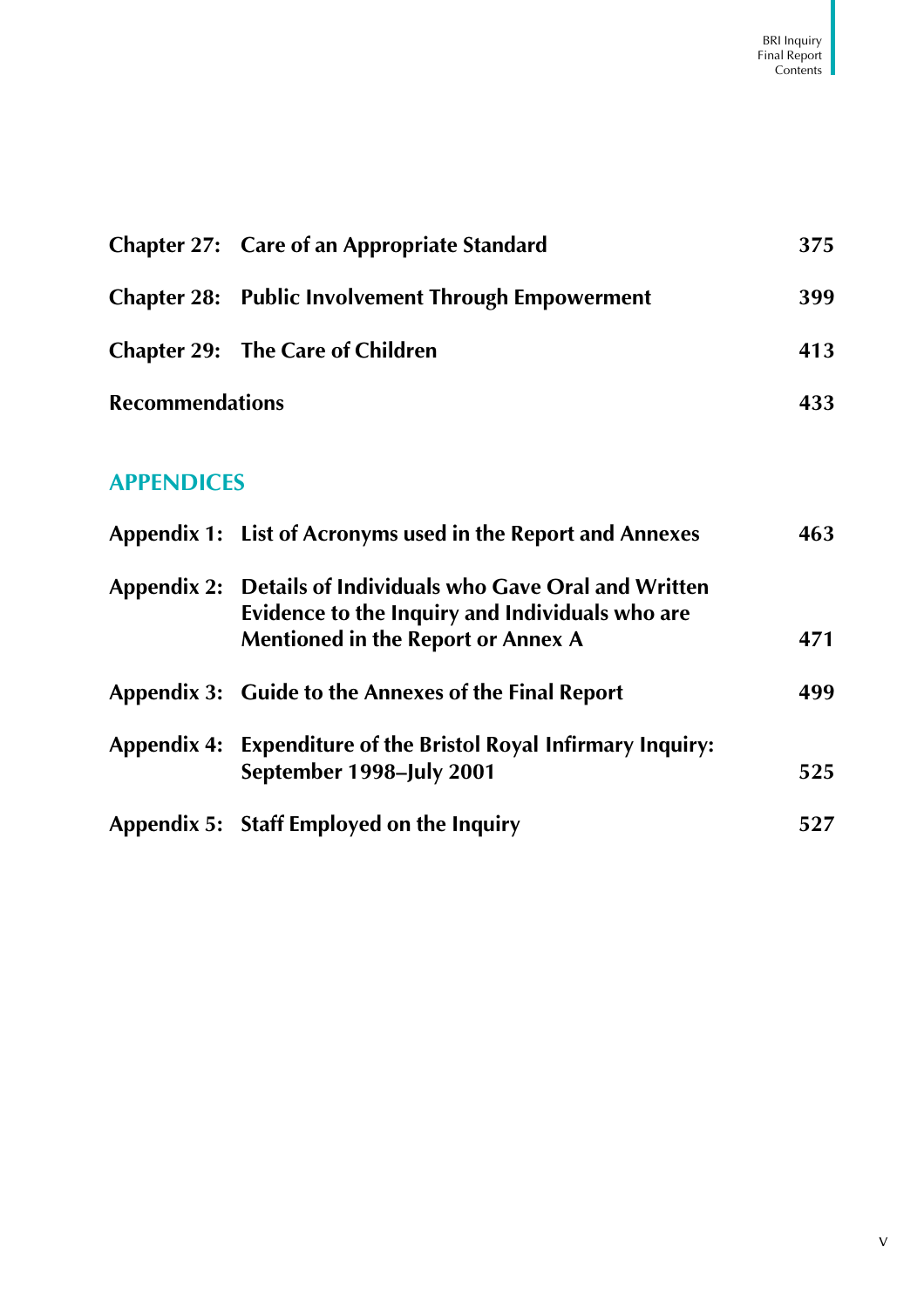BRI Inquiry Final Report Contents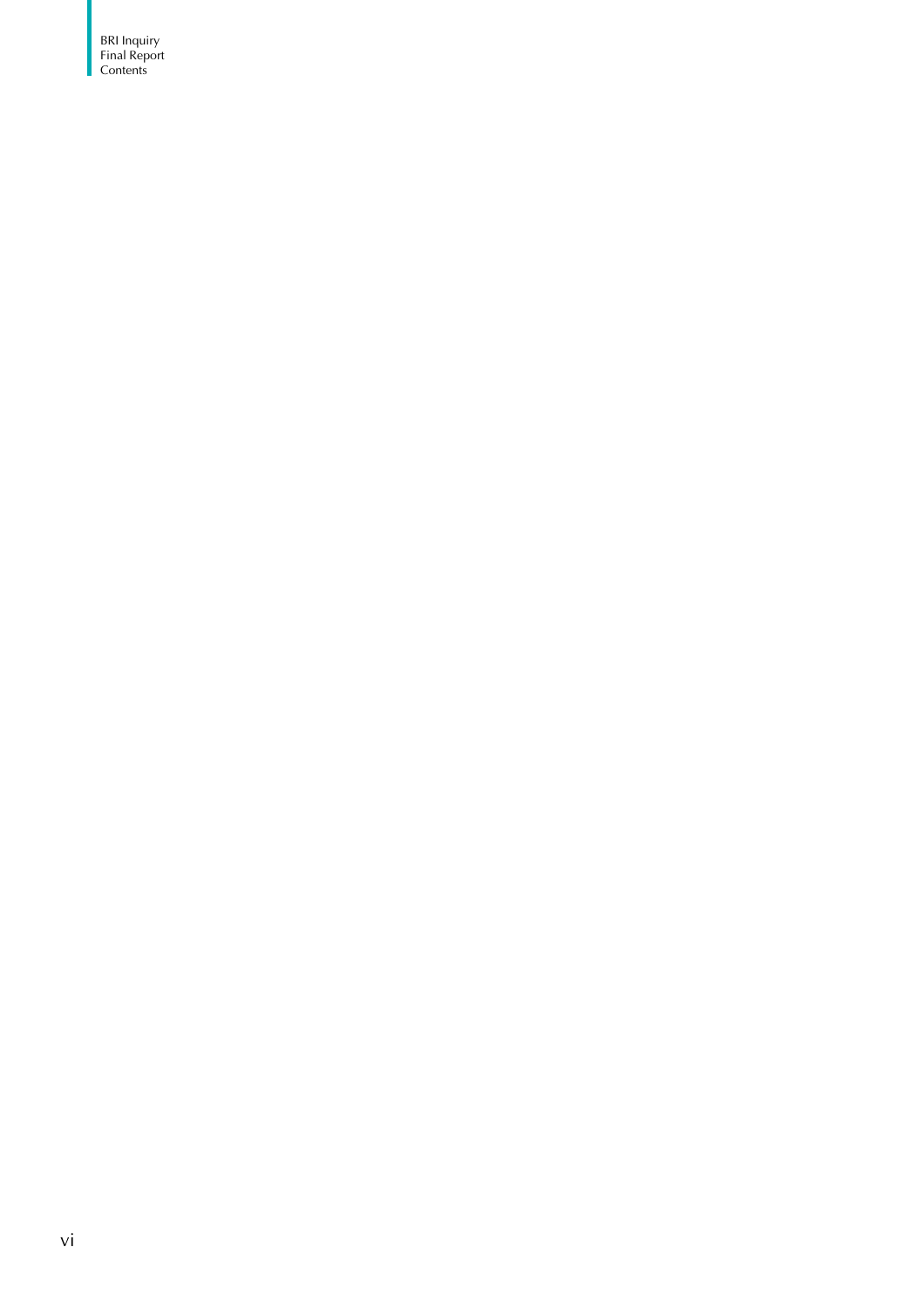## **Information about reference material, sources of evidence and footnotes**

#### **(a) Reference material**

**Explanation of acronyms:** A list of acronyms commonly referred to in the text can be found at the end of the Report in Appendix 1.

**People:** A list of the full names and titles of those individuals referred to in the text can be found at the end of the Report in Appendix 2.

**Further reading:** A bibliography of published works which have informed the Panel's work can be found in Annex B.

#### **(b) The Annexes to the Report**

There are four Annexes to the Report. They comprise the equivalent of 12,000 pages of text and are available in CD format, attached to the back of the Report.

The Annexes are:

| <b>Annex A</b> | A factual account of the evidence heard and received<br>during Phase One (oral hearings) of the Inquiry.                                                                     |
|----------------|------------------------------------------------------------------------------------------------------------------------------------------------------------------------------|
| <b>Annex B</b> | A variety of papers including the following:-<br>The procedures of the Inquiry<br>Papers by Experts to the Inquiry<br>The Clinical Case Note Review<br>Papers on statistics. |
| Annex C        | The Inquiry's Interim Report: Removal and retention of<br>human material.                                                                                                    |
| <b>Annex D</b> | The transcript of the oral hearings: a verbatim account of<br>96 days of evidence.                                                                                           |

A more detailed list of contents of the four Annexes is in Appendix 3.